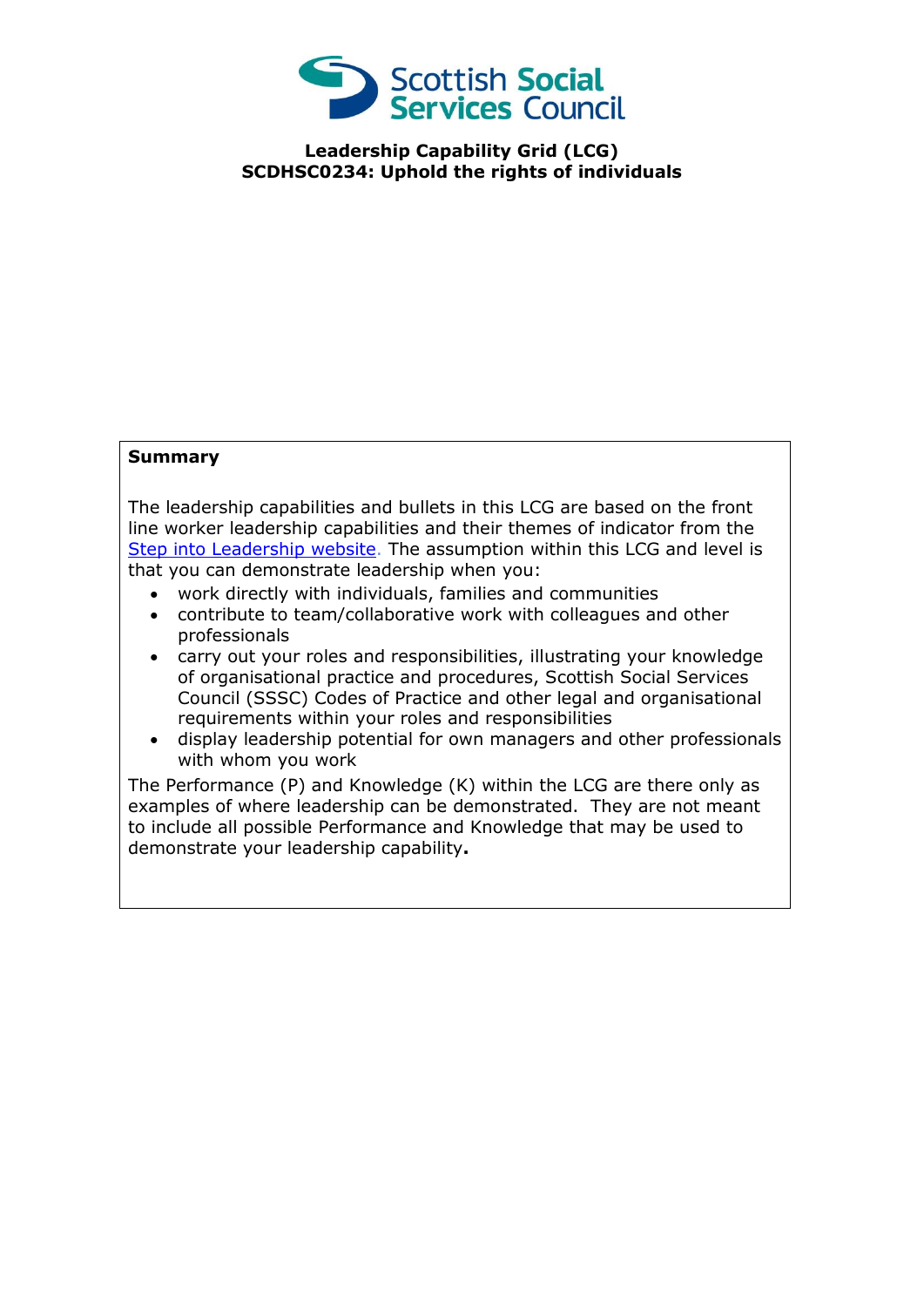

## **Leadership Capability Grid (LCG) SCDHSC0234: Uphold the rights of individuals**

| Leadership<br>capabilities         | When upholding the rights of individuals you can demonstrate<br>leadership capabilities by:                                                                                                                                                                                                                                                                                                                                                                                                                                                                                                                                                                                                                                                                                                                                                                                                                                                                                     |
|------------------------------------|---------------------------------------------------------------------------------------------------------------------------------------------------------------------------------------------------------------------------------------------------------------------------------------------------------------------------------------------------------------------------------------------------------------------------------------------------------------------------------------------------------------------------------------------------------------------------------------------------------------------------------------------------------------------------------------------------------------------------------------------------------------------------------------------------------------------------------------------------------------------------------------------------------------------------------------------------------------------------------|
| <b>Vision</b>                      | Providing a vision for individuals, families, communities, colleagues and<br>your organisation when you:<br>See how best to make a difference when actively preparing,<br>undertaking and reviewing activities, supporting individuals ( $P_3$ , 4, 6,<br>8, 10, 11, 20, 22; K1-7, 14, 15), accessing and using related<br>information (P1, 2), using observation and feedback (P9, 10), seeking<br>advice $(P19)$<br>• Communicate and promote ownership of the vision when working<br>with individual (P3, 4, 6, 8, 10, 11, 20, 22; K1-5, 14, 15), working<br>with others ( $P17-20$ ; K10, 11) and recording and reporting ( $P13$ ,<br>16)<br>• Promote social service values when working with individuals ( $P3$ , 4,<br>6, 8, 10, 11, 20, 22; K 1-7, 14, 15), observing and evaluating (P7,<br>9,12), working with others ( $P17-20$ ; K10, 11) and when recording<br>and reporting $(P13, 16)$<br>• See the bigger picture when demonstrating knowledge and practice of |
|                                    | organisational, local and national policies and procedures (K1-7, 14,<br>15) reviewing and evaluating activities (P8-12) and identifying and<br>implementing change to activities (P17, 18, 20-22)                                                                                                                                                                                                                                                                                                                                                                                                                                                                                                                                                                                                                                                                                                                                                                              |
| Self-<br>leadership                | Displaying self leadership when you:<br>Demonstrate and adapt leadership when supporting individuals<br>$\bullet$<br>prepare for and undertake the activities ( $P3-6$ ; K1-7), reviewing<br>activities ( $P8-12$ , 15, 17) and overcoming barriers ( $P18$ , 19)<br>Improve own leadership by seeking advice (P19)<br>• Take intelligent risks when supporting individuals to prepare for $(P3,$<br>4; K1-7, 14, 15) and carry out the activity (P5, 6; K8, 9) and when<br>reviewing the effectiveness including changes needed (P8-12, 15, 17,<br>$20 - 22$<br>• Demonstrate and promote resilience when adapting practice and<br>overcoming barriers (P8-12; 15, 17-22; K1-5, 10-12)<br>Challenge discrimination and oppression $(K 1-5)$                                                                                                                                                                                                                                    |
| <b>Motivating</b><br>and inspiring | Motivating and inspiring others when you:<br>• Inspire people by personal example (P3, 4, 8, 10, 11, 17-20, 22; K1-<br>5, 8, 14, 15)<br>• Recognise and value the contribution of others (P3, 4, 6, 8, 10, 11,<br>17; $K10, 11$<br>• Support the creation of a learning and performance culture with<br>individuals and others ( $P8-12$ , 17-20; $K1-7$ )                                                                                                                                                                                                                                                                                                                                                                                                                                                                                                                                                                                                                      |
| <b>Empowering</b>                  | Empowering people when you:<br>• Enable leadership at all levels (P3, 4, 8-12, 15, 17, 18, 20-22; K8-9;<br>$16-20$<br>• Support the creation of a knowledge and management culture by<br>seeking and providing information to enable understanding (P4, 8-12,<br>17-19; K16-20, 23; 39)                                                                                                                                                                                                                                                                                                                                                                                                                                                                                                                                                                                                                                                                                         |